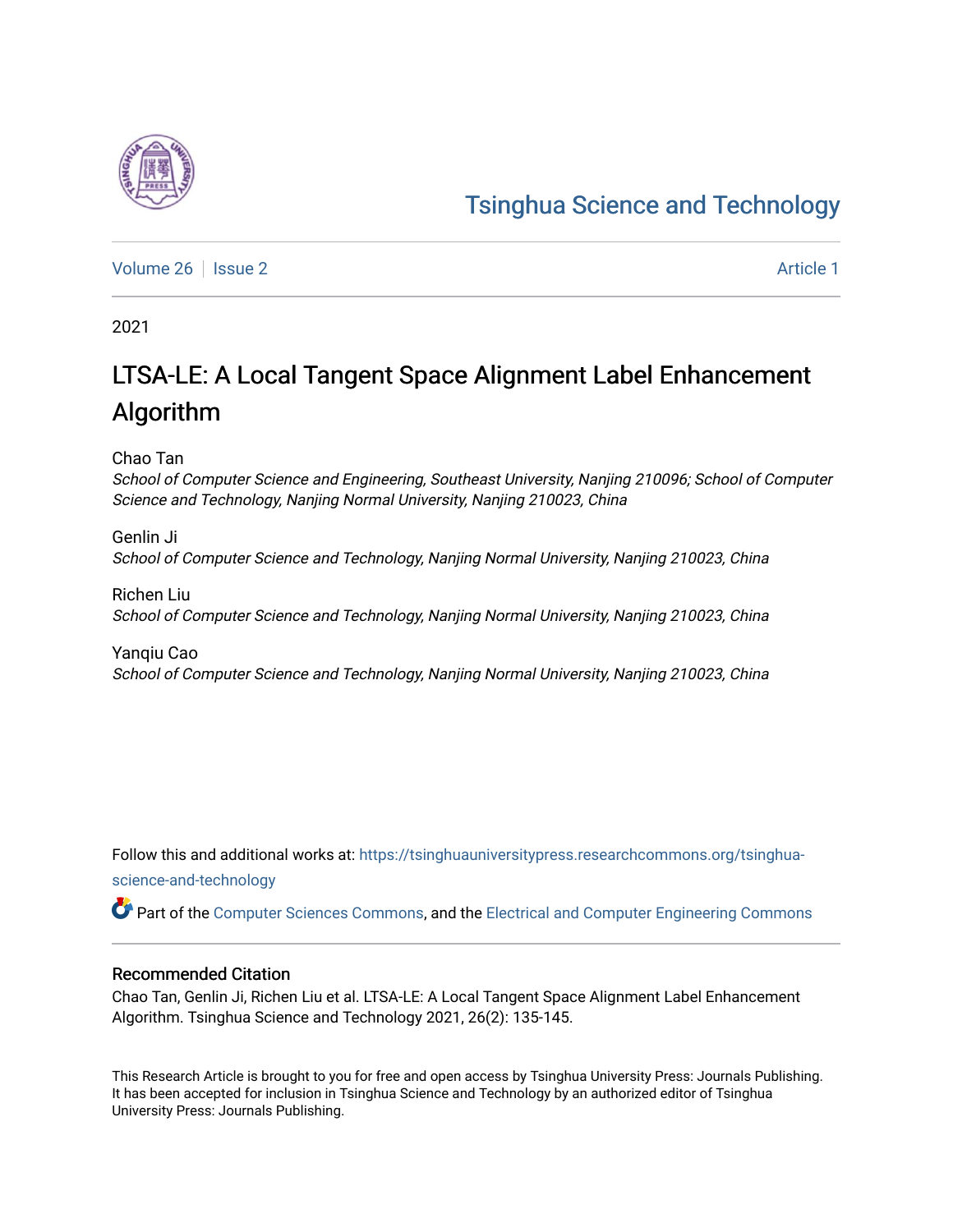# LTSA-LE: A Local Tangent Space Alignment Label Enhancement Algorithm

Chao Tan , Genlin Ji, Richen Liu, and Yanqiu Cao

Abstract: According to smoothness assumption, local topological structure can be shared between feature and label manifolds. This study proposes a new algorithm based on Local Tangent Space Alignment (LTSA) to implement the label enhancement process. In general, we first establish a learning model for feature extraction in label space and use a feature extraction method of LTSA to guide the reconstruction of label manifolds. Then, we establish an unconstrained optimization model based on the optimal theory presented in this paper. The model is suitable for solving problems with a large number of sample points. Finally, the experiment results show that the algorithm can effectively improve the training speed and multilabel dataset prediction accuracy.

Key words: smoothness assumption; feature manifold; label manifold; unconstrained optimization

# 1 Introduction

Multi-Label Learning (MLL) is a major topic in recent machine learning and pattern recognition studies. In an MLL framework, each instance is represented by a feature vector that can belong to multiple labels.  $MLL^{[1]}$ deals with the case where an instance is associated with multiple labels, and its goal is to learn a multilabel predictor that maps an instance to a relevant label set. With the introduction of MLL, many scholars have conducted extensive research on this basis and proposed many effective algorithms.

This learning process works by mapping an instance and then assigning a label<sup>[2]</sup>. However, with the increase in the number of labels, the standard MLL methods that work in the original label space become impractical easily when training multilabel classifiers.

To whom correspondence should be addressed.

For example, a large number of labels require a large amount time to train and test; thus, establishing an effective classification system is difficult. Usually, redundant information occurs in the label space, and the labels are generally related to each other. Therefore, some researchers have begun to study the method of dimensionality reduction in label space by using label correlations. The expectation is to improve classification accuracy and reduce training and prediction time for the entire model<sup>[3]</sup>.

Some researchers have considered low-dimensional embedded label space and proposed many label space reduction methods. For example, Tai and  $\text{Lin}^{[4]}$ attempted to reduce the amount of computation by seeking a major correlation between labels, especially for the datasets with numerous labels. Sun et al.<sup>[5]</sup> mapped the feature space and label space into the new space, where the correlation between the mapping of the two spaces is maximized. In these cases, the dimension of the label space is reduced to digest the information between the labels and learn more effectively.

However, some existing methods perform label space embedding without considering feature information, and a few methods can effectively utilize the local structure or label correlation of the feature space. Thus, these methods tend to lose some of the information, thereby seriously affecting the effectiveness of multilabel

Chao Tan is with the School of Computer Science and Engineering, Southeast University, Nanjing 210096, and also with the School of Computer Science and Technology, Nanjing Normal University, Nanjing 210023, China. E-mail: tutu\_tanchao@163.com.

Genlin Ji, Richen Liu, and Yanqiu Cao are with the School of Computer Science and Technology, Nanjing Normal University, Nanjing 210023, China. E-mail: glji@njnu.edu.cn; richen.liu@njnu.edu.cn; caoyanqiu1021@126.com.

Manuscript received: 2019-06-25; revised: 2019-08-30; accepted: 2019-09-09

C The author(s) 2021. The articles published in this open access journal are distributed under the terms of the Creative Commons Attribution 4.0 International License (http://creativecommons.org/licenses/by/4.0/).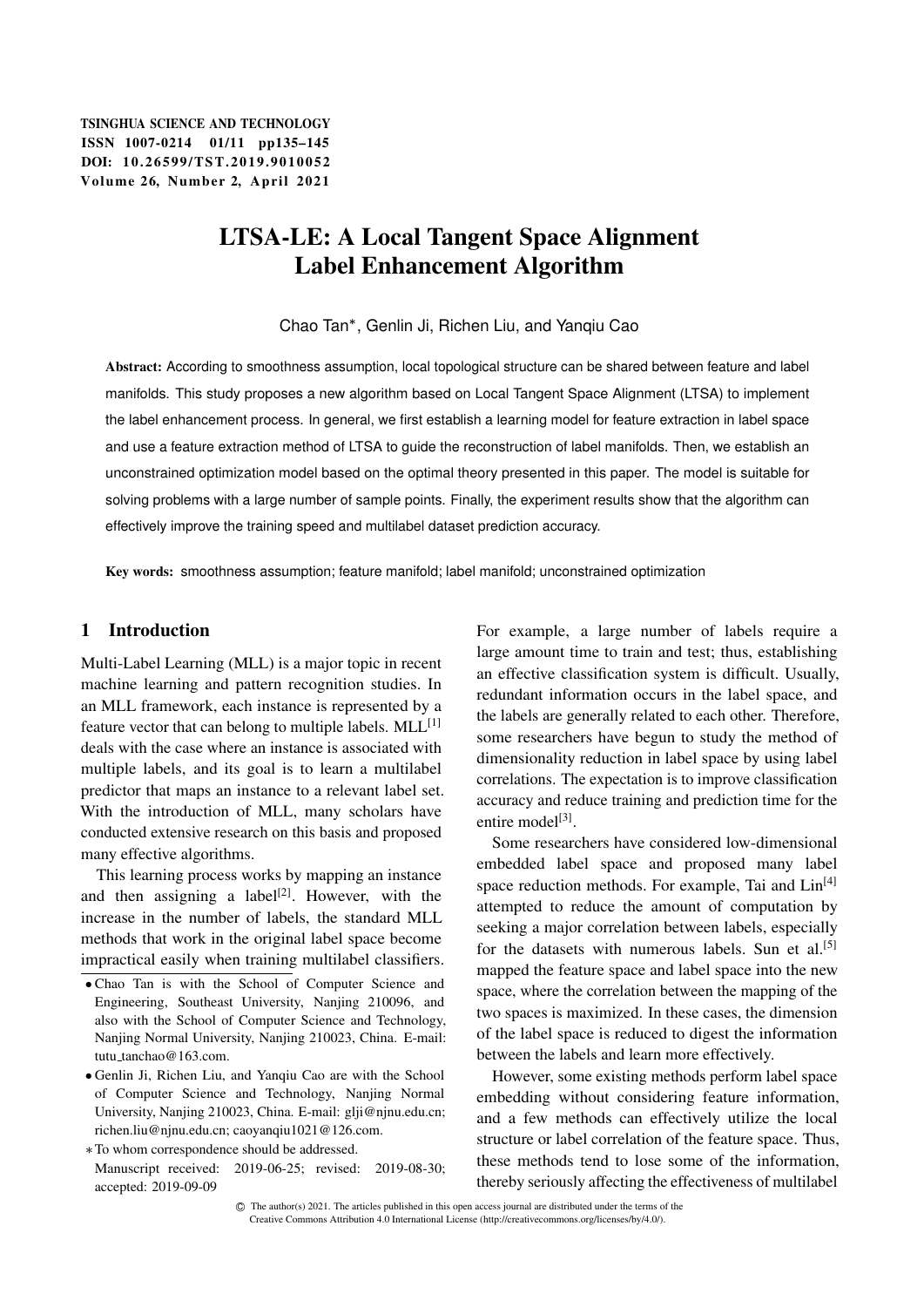classification<sup>[3]</sup>.

According to the aforementioned questions, we propose a new manifold-based label enhancement algorithm. First, we connect the feature and label spaces according to the smoothness assumption, and preserve the local geometry of the feature space by Local Tangent Space Alignment (LTSA). Then, reconstruction is conducted by a least squares programming problem from the feature manifold to the label space under the guidance of the feature information. The reconstruction can be achieved by a quadratic programming process. The mapping from the feature manifold to the label manifold is a regression process. The reconstruction process establishes an unconstrained optimization model based on Multi-output Support Vector Regression  $(MSVR)^{[6]}$ . This method transforms the original optimization problem into an unconstrained optimization problem by introducing the maximum entropy function instead of a regularization term. Furthermore, the method avoids the difficulty of solving the MSVR constrained optimization problem in a large number of samples. However, the standard maximum entropy function method may lead to data overflow. In this paper, we improve the maximum entropy function and propose an MSVR model based on adaptive adjustment of Shannon entropy function, which guarantees convergence and uses quasi-Newton method. This algorithm is particularly suitable for problems with a large number of samples.

The main contributions of this paper are as follows:

 A learning model is established for feature extraction in label space by using a feature extraction method of LTSA to guide the reconstruction of label manifolds.

 Based on the MSVR constrained optimization model, the maximum entropy function is transformed into an unconstrained optimization problem instead of regularization term in the reconstruction process of least squares programming.

 An MSVR model is proposed on the basis of adaptive adjustment of the Shannon entropy function to improve the maximum entropy function.

This paper is organized as follows. First, the formulation of label enhancement and label enhancement based on manifold is discussed in Section 2. Then, the details of our algorithm are proposed in Section 3. Thereafter, the experiment results of the comparative study are reported in Section 4, and the conclusion is provided in Section 5.

# 2 Related Work on Label Enhancement

#### 2.1 Formulation of label enhancement

First of all, the main notations used in this paper are listed as follows: the instance variable is denoted by *x*, the particular  $i$ -th instance is denoted by  $x_i$ , the label variable is denoted by  $y$ , and the particular  $j$ -th label is denoted by  $y_j$ . The logical label vector of  $x_i$  is denoted by  $L_i = (l_i^1, l_i^2, \dots, l_i^c)$ , where  $L_i \in \{0, 1\}^c$  and c is the number of possible labels. The description degree of y to x is denoted by  $d_x^y$ , where  $d_x^y \in [0,1]$  and  $\sum_{y} d_{x}^{y} = 1$ . The label distribution of  $x_i$  is denoted by  $D_i = (d_i^1, d_i^2, \dots, d_i^c)$ , where  $D_i \in [0, 1]^c$ .

Then, the label distribution learning for label enhancement can be defined as follows: given a training set  $S = \{(\mathbf{x}_i, \mathbf{L}_i) | 1 \leq i \leq n\}$ , the goal of label enhancement is to transform the logical label vector  $L_i$  of  $x_i$  to the label distribution  $D_i$  according to the correlation between labels contained in S, thereby obtaining a Label Distribution Learning (LDL) training set  $\varepsilon$  =  $\{(\mathbf{x}_i, \mathbf{D}_i) | 1 \leq i \leq n\}^{[7]}$ .

# 2.2 Label enhancement based on manifold

The label enhancement algorithm based on manifold $[8]$ assumes that the data are distributed in the feature and label manifolds. This algorithm connects the manifolds of the two spaces according to the smoothness assumption, so that the label manifold is reconstructed with the topological structure from the feature manifold and the logical label of this instance is enhanced to the label distribution on this basis.

As many graph-based learning methods do, the topological structure from the feature space of multiple label training set  $S$  can be represented by a graph  $G = (V, E, \hat{W})$ , where *V* is the vertex set, *E* is the edge set, and  $\hat{W} = (\hat{w}_{ij})_{n \times n}$  is the weight matrix with the edge. First, we assume that the manifold of the instance distribution satisfies local linearity, that is, each instance  $x_i$  can be optimally reconstructed using a linear combination of its k-nearest neighbors. The reconstructed weight matrix is to induce the minimization of

$$
\Omega(\hat{\mathbf{W}}) = \sum_{i=1}^{n} \|\mathbf{x}_i - \sum_{i \neq j} \hat{w}_{ij} \mathbf{x}_j\|^2 \tag{1}
$$

where  $\hat{w}_{ij} = 0$  unless  $x_j$  is one of  $x_i$ 's k-nearest neighbors. The constraint is  $\mathbf{1}^T \hat{\mathbf{W}}_i^T = 1$  for translation invariance, where  $1<sup>T</sup>$  represents the vector consisting of all 1 and  $\hat{w}_i$  is the *i*-th row of  $\hat{W}$ . According to the smoothness assumption<sup>[9]</sup>, the instances with similar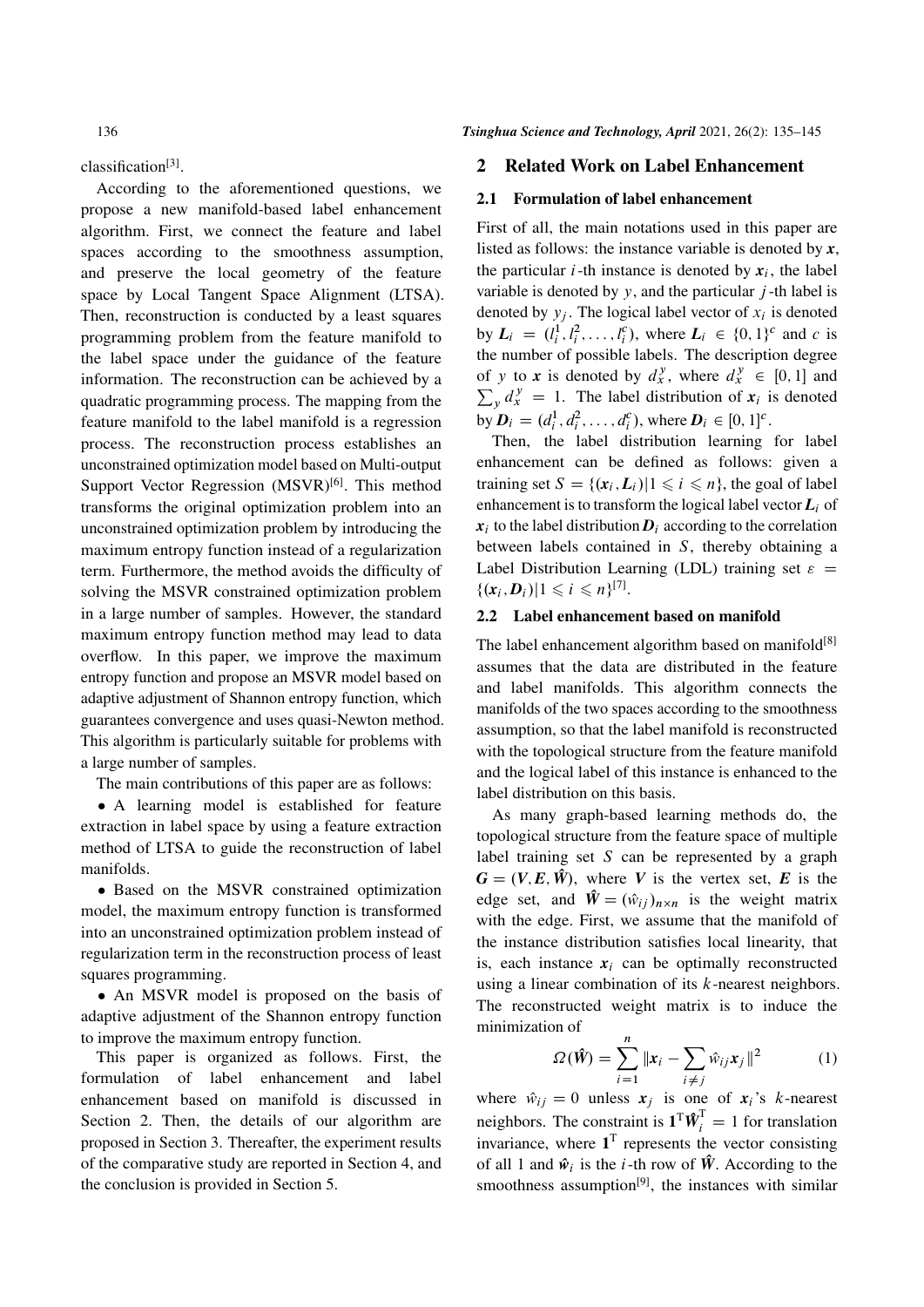features are likely to have similar labels. Thus, one can migrate the topological structure of the feature space into the label space, that is, the feature and the label space share the same local linear reconstruction weight matrix  $\hat{W}$ . Therefore, the label distribution of the label space can infer to the minimization of

$$
\Phi(\bm{D}) = \sum_{i=1}^{n} ||\bm{D}_i - \sum_{i \neq j} \hat{w}_{ij} \bm{D}_j||^2
$$
 (2)

where  $D_i = (d_i^1, d_i^2, \dots, d_i^c)$  denotes the distribution of  $x_i$ . A constraint is added on  $d_i$  to introduce logical label  $L_i = (l_i^1, l_i^2, \dots, l_i^c),$ 

$$
\forall 1 \leq i \leq n, \ 1 \leq l_i \leq c, \ l_i^c d_i^c \geq \lambda(\lambda > 0) \tag{3}
$$

To facilitate the construction of the aforementioned constraints, the logical label vector defined in Ref. [8] is  $L_i \in \{-1, 1\}^c$ , instead of  $L_i \in \{0, 1\}^c$ , which is commonly used in other methods. However, no difference exists between these two vectors. After solving the preceding quadratic programming problem, we can obtain the label distribution  $D_i$  by normalization, and thereafter obtain the label distribution training set  $\varepsilon = \{(\mathbf{x}_i, \mathbf{D}_i) | 1 \leq i \leq n\}.$ 

The manifold-based method reconstructs the feature and space manifolds according to the smoothness assumption that migrates the topological relationship of the feature space into the label space. Then, the method establishes the relationship between the correlation between the instances and the correlation between the labels, thereby establishing the logic. Finally, the logical labels are enhanced to label distribution<sup>[1]</sup>.

# 2.3 Label enhancement for label distribution learning

To solve the Label Enhancement (LE) problem, Xu et al.[10] introduced an existing algorithm that can be used for LE and proposed a new method of label enhancement called label distribution learning. The label distribution is recovered from the logical labels in the training set by utilizing the topology information of the feature space and the correlation between the labels.

# 2.4 Label embedding based on multi-scale locality preservation

Peng et al.<sup>[11]</sup> proposed a new label distribution learning algorithm by using local sample correlation. Label distribution is learned by leveraging sample correlation locally.

#### 2.5 Multi-label learning with label enhancement

Shao et al.<sup>[12]</sup> proposed an effective MLL method

called label-enhanced MLL, which is based on label enhancement. Through this approach, problems were developed by combining numerical label and labelenhanced regression into a unified framework, in which numerical labels and predictive models are learned jointly.

# 3 Proposed Algorithm

# 3.1 Preprocessing on training set: Establish the correlation between manifolds and label spaces

In this section, we explore multilabel manifold learning. To study the label manifold, we have to extend the label space to the Euclidean space, because the traditional label space is logical and the label vector is a logical label. Here we extend the label vector from logic to real numbers called numerical labels. Hou et al.[8] mentioned that numerical labels carry more semantic information and can describe instances more comprehensively than logical labels. To reconstruct the label manifold, we first preprocess the training set, and then establish the association between the manifold and label spaces. Finally, we extend the feature space to the label space and obtain the numerical label.

Inspired by the LTSA algorithm proposed by Zhang and  $Zha^{[13]}$ , we approximate the feature manifold by overlapping local linear neighborhoods and obtain the topological structure of the feature space by using LTSA.

To obtain the mapping coordinates of the highdimensional data set  $X$  in the low-dimensional space, we use the LTSA algorithm to determine the global coordinates by applying LTSA. The dataset is denoted by  $X = [x_1, \ldots, x_N]$  with N high-dimensional coordinates. We minimize

$$
\min_{x,L,\Theta} \|X_i - (\bar{x}_i e^{\mathrm{T}} + L\Theta)\|^2 \tag{4}
$$

where  $X_i = [x_{i1}, \dots, x_{ik}]$  is a matrix consisting of its knearest neighbors including  $x_i$ , in terms of the Euclidean distance,  $\bar{x}_i$  is the average of  $X_i$ ,  $\Theta = [\theta_1, \dots, \theta_k]$ is the weight matrix,  $L$  is the optimal alignment matrix consisting of d-dimensional orthogonal column vectors  $\boldsymbol{L}_i$ , given by the eigenvectors of  $\boldsymbol{X}_i(\boldsymbol{I} - \boldsymbol{e} \boldsymbol{e}^{\mathrm{T}}/k)$ corresponding to d eigenvalues in descending order, *e* is the  $k$ -dimensional column vector whose element are all ones, and *I* is the k-dimensional identity matrix. Thus,

$$
X_i = \bar{x}_i + L_i \theta_i + e_i \tag{5}
$$

where  $e_i = (I - L_i L_i^T)(x_i - \bar{x}_i)$  is the reconstruction error.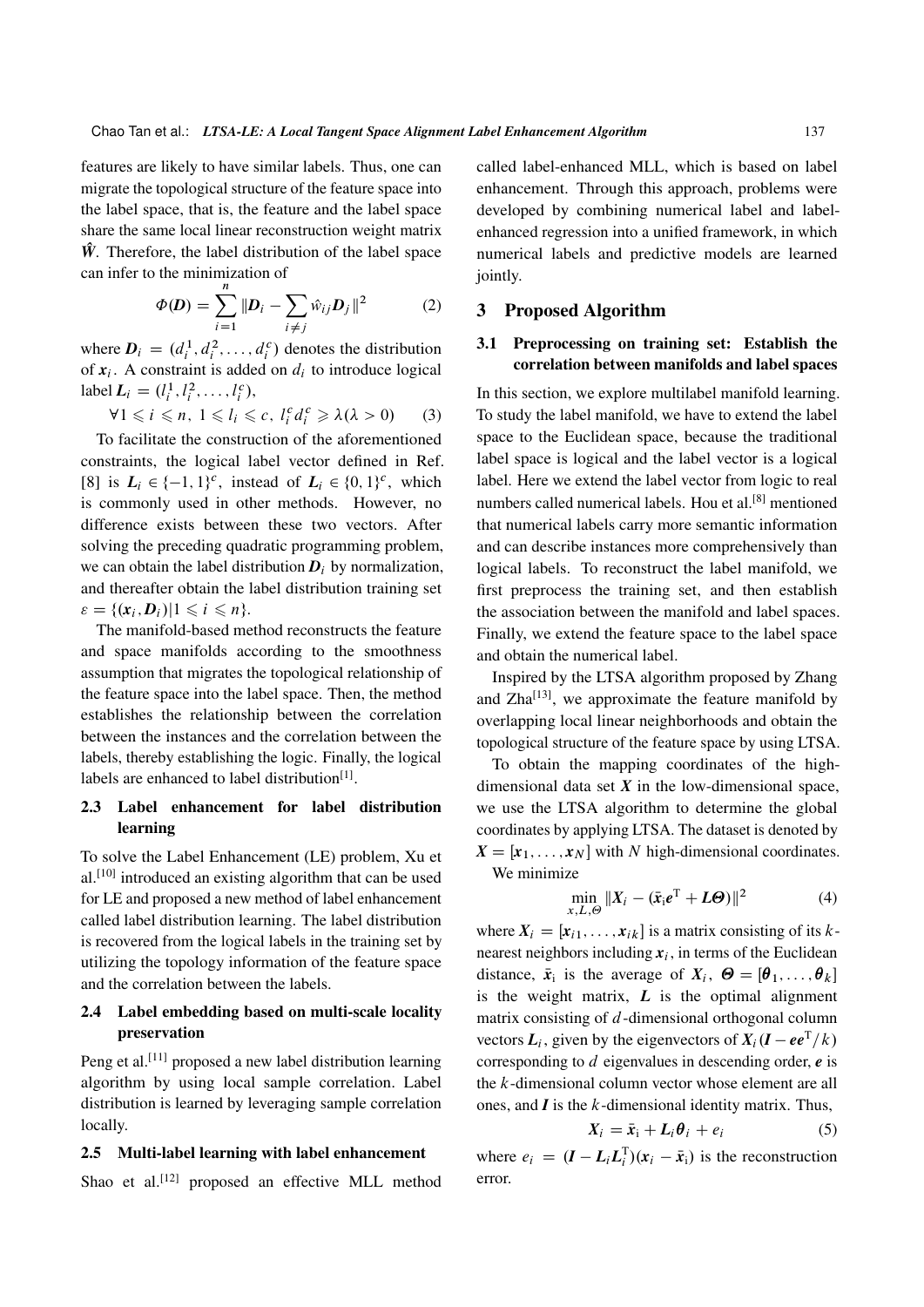The objective of this study is to recover the lowdimensional coordinate  $Y_i$  from the least squares and reconstruct the topological structure of the label manifold from the feature manifold and the existing logical labels. Furthermore, the study aims to determine that a reasonable label distribution  $d_i$  can be generated for the instance  $x_i$ .

Our model is described as follows:

$$
Y_i = \frac{1}{k} Y_i e e^{\mathrm{T}} + L_i \Theta_i^{\mathrm{T}} + E_i \tag{6}
$$

where  $E_i = [e_{i1}, \ldots, e_{ik}]$  is the local reconstruction error matrix. To minimize the reconstruction error, we utilize quadratic programming on the model to obtain the following optimization function,

$$
\min_{1 \leq i \leq N} \sum_{i=1}^{N} \left( \Vert E_i \Vert_{\mathrm{F}}^2 = \Big\Vert Y_i \left( I_k - \frac{1}{k} e e^{\mathrm{T}} \right) - L_i \Theta_i^{\mathrm{T}} \Big\Vert_{\mathrm{F}}^2 \right) (7)
$$

To obtain a unique solution, we express the reconstruction error as

$$
\sum_{i=1}^{N} \left\| Y_i \left( I_k - \frac{1}{k} e e^{T} \right) \left( I_k - \Theta_i \Theta_i^{\dagger} \right) \right\|_{\text{F}}^2 = \text{trace} \left( T \Phi T^{\text{T}} \right) \tag{8}
$$

where  $\boldsymbol{\Theta}_i^{\dagger}$  $i$  is the Moor-Penrose generalized inverse of  $\Theta_i$ , **T** is a matrix composed by the low-dimensional embeddings,  $\boldsymbol{\Phi} = \sum_{i=1}^{N} S_i \boldsymbol{H}_i \boldsymbol{H}_i^{\mathrm{T}} S_i^{\mathrm{T}}$ ,  $S_i$  is the 0-1 selection matrix, such that  $TS_i = T_i$ , and  $H_i$  is given by

$$
\boldsymbol{H}_i = \left(\boldsymbol{I}_k - \frac{1}{k} \boldsymbol{e} \boldsymbol{e}^{\mathrm{T}}\right) \left(\boldsymbol{I}_k - \boldsymbol{Q}_i \boldsymbol{Q}_i^{\dagger}\right) \tag{9}
$$

The low-dimensional embeddings that minimize the reconstruction error can be solved by the eigenvectors corresponding to the d largest eigenvalues of the matrix  $\Phi$ .

#### 3.2 Unconstrained optimization model

The feature manifold is represented by a graph and approximated by overlapping local linear neighborhood patches. The edge weights in each patch can be calculated by a least squares programming method. The label manifold and transferred local topological reconstructed structure can be reconstructed based on the feature manifold and existing logical labels. The reconstruction can be accomplished through a quadratic method.

As shown in the previous section, in the manifold space, the feature manifold is represented by a graph and approximated by overlapping local linear neighborhoods. An optimization model that can solve the edge weight in each patch is expressed as Eq. (6).

We propose a new LE algorithm called LTSA Label Enhancement (LTSA-LE) in this paper. Given a training set, we construct a feature matrix  $X = [x_1, x_2, \dots, x_N]$ and a logical label matrix  $L = [l_1, l_2, \ldots, l_N]$ . Our

#### 138 *Tsinghua Science and Technology, April* 2021, 26(2): 135–145

goal is to recover the label distribution matrix  $D =$  $[d_1, d_2, \dots, d_N] \in \mathbf{R}^{c \times N}$  from the logical label matrix *L*. To solve this problem, we consider the model:

$$
D_i = W\theta_i + r \tag{10}
$$

where  $W = [w_1, \dots, w_d] \in \mathbb{R}^{c \times d}, \theta_i \in \mathbb{R}^d$  is the nonlinear transformation of the sample point in the lowdimensional space  $\mathbf{R}^d$  and is the optimal solution of Eq. (6),  $r \in \mathbb{R}^c$  is the model parameter.

As the information in the label distribution is inherited from the initial logical label, we choose the least squares loss function, which is actually a multiple output regression problem in the case of multiple labels. After determining  $d_i$  by solving the quadratic programming problem, the label distribution is obtained by normalization,

$$
F(\mathbf{W}, \mathbf{r}) = \frac{1}{2} \sum_{j=1}^{c} ||\mathbf{w}_j||^2 + C \sum_{i=1}^{N} \text{Loss}(u_i)
$$
 (11)

where Loss() is the loss function and  $u_i = y_i - W\theta_i - r$ , C is the model parameter.

Then,  $y_i \in \{-1, +1\}^c$  represents a numeric label vector, where we use  $-1$  instead of 0 to indicate that it is independent of the instance. This study explores manifolds in label space and treats labels as numbers. The label set contains additional semantic information, which is beneficial for the learning process.

The multilabel manifold learning algorithm proposed by Hou et al.<sup>[8]</sup> solves a quadratic programming problem with constraints and obtains the label distribution through optimization. Constraints are utilized to express constraints on problems, such as structural features in the real dataset, local neighborhood relationships, and manifold structure information. However, the solution to the quadratic programming problem with constraints will face limitations in time and memory when the number of samples is large.

Based on the MSVR constrained optimization model, we establish an unconstrained optimization model based on the optimal theory. By introducing the maximum entropy function, we transform the original optimization problem into an unconstrained optimization problem, which solves the difficulty that the MSVR constrained optimization problem seeks the solution from a large number of samples. However, the standard maximum entropy function method may lead to data overflow. In this study, we improve the maximum entropy function and propose an MSVR model based on adaptively adjusting the Shannon entropy function, which ensures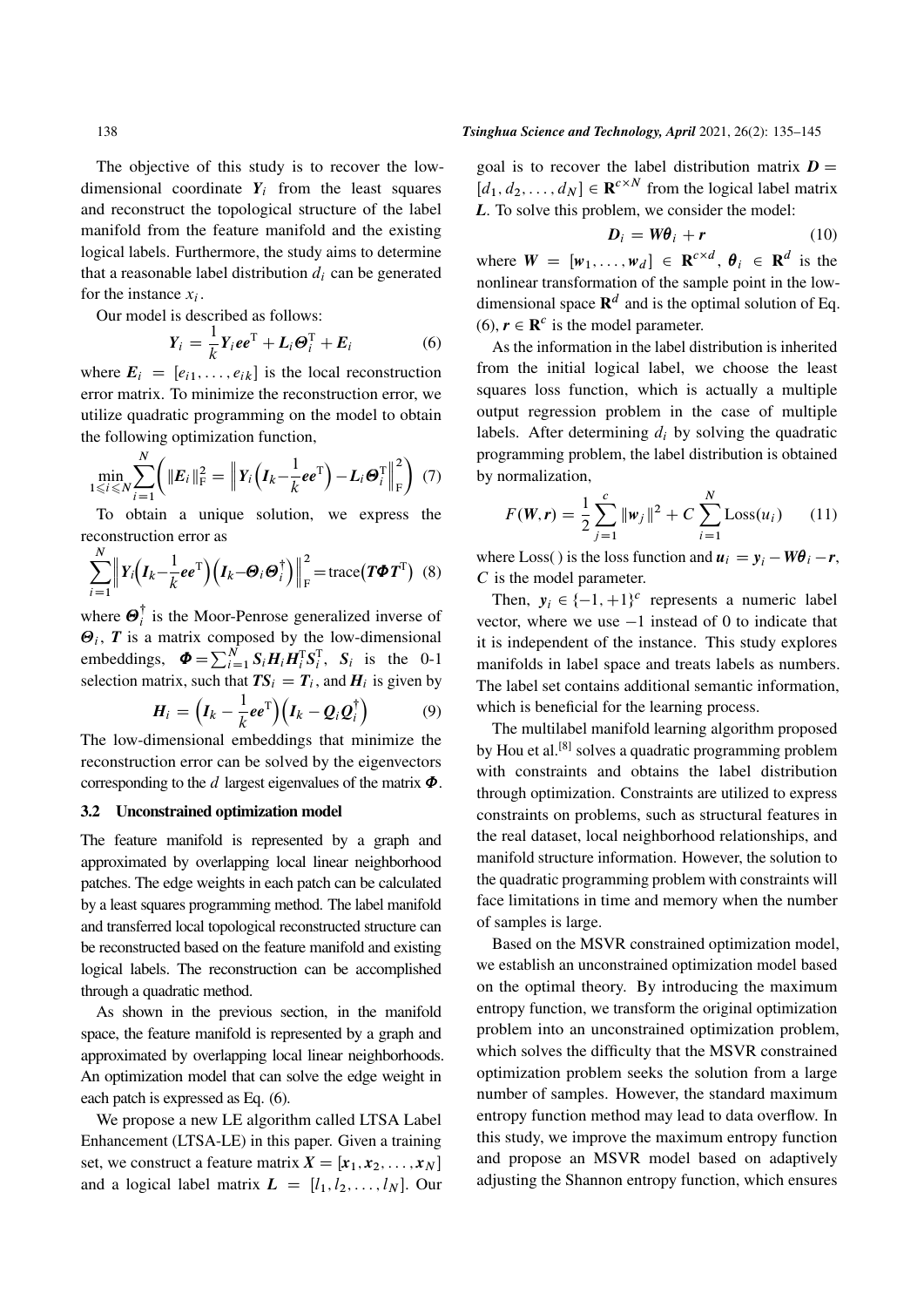convergence and utilizes the quasi-Newton method to obtain the model. In particular, the model is suitable for problems with a large number of sample points.

# 3.3 Multi-output regression adaptive weighting strategy based on Shannon entropy

The existing multi-output regression algorithm almost defaults to the same premise, that is, the weight parameter of each sample contributes equally to the final classification result. In fact, some sample spaces often have serious spatial overlaps and are inseparable. The suitable treatment should give different degrees of importance according to the divisible characteristics of the sample, so that the classification results can be optimal. However, artificially setting importance weights is unreasonable. Thus, using the Shannon entropy theory<sup>[14]</sup>, we propose an adaptive weighted term with multi-output regression technique, and then introduce the viewing angle weight coefficient  $w_k$ . Finally, we reconstructed objective function formula according to the condition  $\sum_{k=1}^{N} \tilde{w}_k = 1$  and  $\tilde{w}_k \ge 0$ .

We consider weights as probability distributions expressed with Shannon entropy as

$$
f(\tilde{w}) = \sum_{j=1}^{c} \tilde{w}_j \ln \tilde{w}_j
$$
 (12)

According to the definition of the unconstrained optimization model in Section 3.2 and the multi-output regression adaptive weighting strategy, the objective function in this section is reconstructed as follows:

$$
\Gamma(W, e) = F(W, e) + f(\tilde{w}) \tag{13}
$$

We define the adaptive adjustment Shannon entropy function as an adaptive weighting part based on Shannon entropy theory,

$$
\Gamma(W, e) = \frac{1}{2} \sum_{j=1}^{c} ||\tilde{w}_j||^2 + C \sum_{i=1}^{N} \text{Loss}(u_i) + \sum_{j=1}^{c} \alpha \tilde{w}_j \ln \tilde{w}_j
$$
\n(14)

where  $\alpha$  is an adaptive adjustment factor. We use an iterative quasi-Newton method called  $IRWLS^{[6,8]}$  to optimize Eq. (14). In terms of convergence, we know that the Newton algorithm is convergent; thus, the entire algorithm has convergence.

The main procedure of the LTSA-LE algorithm is presented in Algorithm 1.

#### 4 Experiment

#### 4.1 Experimental setup

#### 4.1.1 Comparing algorithms

We select two well-established MLL algorithms to compare with the performance of LTSA-LE: an MLL algorithm based on a neural network model (called BP-MLL) $^{[15]}$  and multilabel manifold learning  $(called ML<sup>2</sup>)<sup>[8]</sup>$ . We also selected three types of LDL algorithms: Label Distribution Support Vector Regressor (LDSVR)<sup>[16]</sup>, Conditional Probability Neural Network (CPNN)<sup>[17]</sup>, and Algorithm Adaptation  $k$ -Nearest Neighbors (AA-KNN)<sup>[7]</sup>.

#### Algorithm 1 Procedure of LTSA-LE

- **Input:** A training sample matrix  $X = [x_1, \dots, x_N] \in \mathbb{R}^{d \times N}$ , a numeric label vector  $y_i \in \{-1, +1\}^c$ , where  $-1$  indicates it is independent of the instance  $x_i$ .
- Output: Label distribution *D* for the multilabel sample set *X*.

1:  $i \leftarrow 1, j \leftarrow 1$ .

2: Compute the optimal solution of Eq. (6), and obtain  $\theta_i \in \mathbb{R}^d$ , which is the nonlinear transformation of the sample point in the low-dimensional space  $\mathbf{R}^d$ .

$$
3: \> \> \textbf{repeat}
$$

- 4: Optimize  $\Gamma(W, e)$  according to Eq. (14).
- 5: Update  $f(\tilde{w})$  according to Eq. (12).
- 6: Update Eq. (14) via the Iterative Re-Weighted Least Square (IRWLS) procedure.
- 7:  $i \leftarrow i + 1, i \leftarrow i + 1$ .
- 8: until convergence is reached.
- 9: Return *D* according to Eq. (10).

|               | Table T<br>Characteristic of multilabel datasets. |      |        |      |          |         |       |         |  |  |  |  |
|---------------|---------------------------------------------------|------|--------|------|----------|---------|-------|---------|--|--|--|--|
| Dataset       | S                                                 |      | dim(S) | L(S) | LCard(S) | LDen(S) | DL(S) | F(S)    |  |  |  |  |
| Emotions      | 415                                               | 178  | 72     | 6    | 1.869    | 0.311   | 27    | numeric |  |  |  |  |
| Medical       | 645                                               | 333  | 1449   | 45   | 1.245    | 0.028   | 94    | nominal |  |  |  |  |
| Cal500        | 250                                               | 252  | 68     | 174  | 26.044   | 0.150   | 502   | numeric |  |  |  |  |
| Birds         | 320                                               | 325  | 260    | 19   | 1.014    | 0.053   | 133   | numeric |  |  |  |  |
| Enron         | 1123                                              | 579  | 1001   | 53   | 3.378    | 0.064   | 753   | nominal |  |  |  |  |
| Yeast         | 1200                                              | 1217 | 103    | 14   | 4.237    | 0.303   | 198   | numeric |  |  |  |  |
| Image         | 1000                                              | 1000 | 294    |      | 1.236    | 0.247   | 20    | numeric |  |  |  |  |
| Scene         | 1211                                              | 1196 | 294    | 6    | 1.074    | 0.179   | 15    | numeric |  |  |  |  |
| Core15k       | 2500                                              | 2500 | 499    | 374  | 3.522    | 0.009   | 3175  | nominal |  |  |  |  |
| <b>Bibtex</b> | 3700                                              | 3695 | 1836   | 159  | 2.402    | 0.015   | 2856  | nominal |  |  |  |  |

# Table 1 Characteristic of multilabel datasets.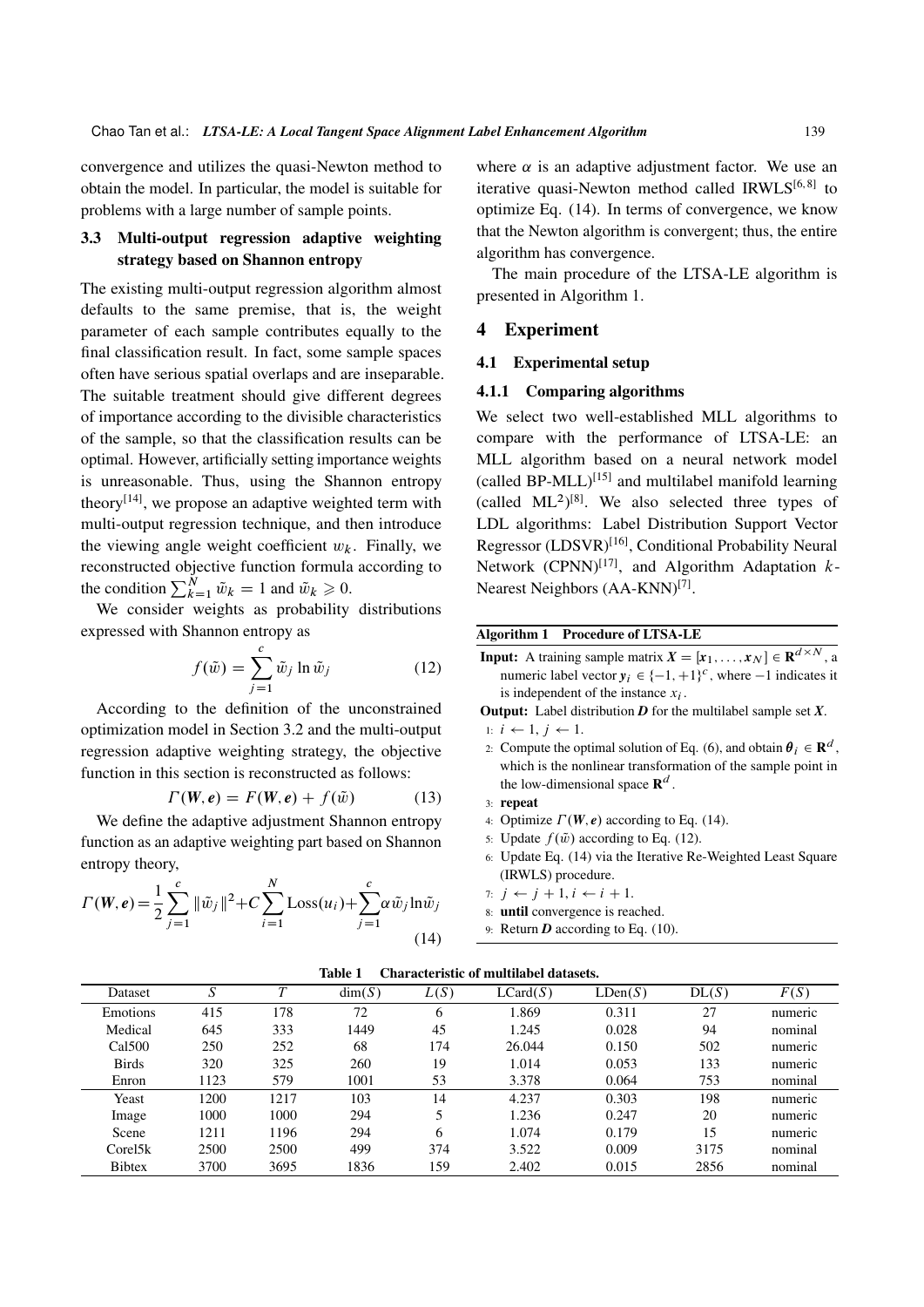## 4.1.2 Datasets

To compare our algorithm with the state-of-the-art MLL algorithms, we selected 10 real-world multilabel datasets for performance evaluation. Table 1 summarizes the detailed features of these datasets selected from the Mulan website (http://mulan.sourceforge.net/datasetsmlc.html, 2019-03-01) and sorted in ascending order. S is the number of examples,  $T$  is the number of testing samples, dim $(S)$  denotes the feature dimensions,  $L(S)$ represents the number of class labels, and  $LCard(S)$  is the label cardinality. Other multilabel statistics include the label density  $LDen(S)$ , distinct label sets  $DL(S)$ , and feature type  $F(S)$ . Half of them are regular-sized and half are large-scale; thus, the dataset covered a wide range of multilabel attributes.

#### 4.1.3 Evaluation metrics

When comparing LTSA-LE to traditional MLL methods, we selected five widely used evaluation metrics for multilabel learning: Hamming loss, one error, coverage, ranking loss, and average precision $[18]$ . For average precision, the larger the value, the better the performance. For the other four metrics, the smaller the values, the

#### better the performance.

When comparing LTSA-LE with LDL algorithms<sup>[7, 16, 17]</sup>, we used six representative label distribution evaluation indicators[7]: Chebyshev distance (Cheb), Clark distance (Clark), Canberra distance (Canber), Kullback-Leibler divergence (KL-div), Cosine coefficient (Cosine), and intersectional similarity (Intersec). The first four are distance measures and the last two are similarity measures.

#### 4.2 Experiment results on MLL

The first part of the experiment compares LTSA-LE with traditional MLL algorithms on 10 real-world multilabel datasets. Half the examples on each dataset were selected randomly as a training set, and the remaining half were used to form a test set. We used 10-fold cross-validation on each dataset, set  $C = 0.5$  and  $\alpha = 0.5$ . We recorded the average performance of each algorithm on five MLL evaluation metrics in Tables 2, 3, 4, 5, and 6. Table 7 shows the time complexity comparison. The  $\downarrow$  after the evaluation index means the smaller the better, and the  $\uparrow$ means the larger the better. Bold font indicates the best performance among the algorithms.

|  | Table 2 Comparison of MLL and multilabel distribution algorithms on Hamming loss $\downarrow$ . |
|--|-------------------------------------------------------------------------------------------------|
|  |                                                                                                 |

| Algorithm       |        |          |         |        | Dataset      |        |        |        |         |               | Average rank |
|-----------------|--------|----------|---------|--------|--------------|--------|--------|--------|---------|---------------|--------------|
|                 | Yeast  | Emotions | Medical | Cal500 | <b>Birds</b> | Image  | Scene  | Enron  | Corel5k | <b>Bibtex</b> |              |
| BP-MLL          | 0.4500 | 0.2987   | 0.0290  | 0.1472 | 0.0683       | 0.3056 | 0.2904 | 0.0682 | 0.0094  | 0.0160        | 3.000        |
| ML <sup>2</sup> | 0.2267 | 0.2865   | 0.3405  | 0.3701 | 0.1330       | 0.2450 | 0.1803 | 0.2049 | 0.3922  | 0.0747        | 3.600        |
| LDSVR           | 0.3037 | 0.2996   | 0.9721  | 0.1488 | 0.0517       | 0.7516 | 0.1810 | 0.0677 | 0.9907  | 0.0149        | 3.450        |
| <b>CPNN</b>     | 0.6964 | 0.7097   | 0.9732  | 0.8522 | 0.9491       | 0.7522 | 0.8194 | 0.9339 | 0.9907  | 0.9853        | 5.950        |
| AA-KNN          | 0.2297 | 0.3006   | 0.0184  | 0.1814 | 0.0748       | 0.2158 | 0.1134 | 0.0705 | 0.0114  | 0.0165        | 3.100        |
| LTSA-LE         | 0.1958 | 0.3024   | 0.0145  | 0.1400 | 0.1705       | 0.1656 | 0.0962 | 0.0558 | 0.0096  | 0.0127        | 1.900        |

Table 3 Comparison of MLL and multilabel distribution algorithms on ranking loss  $\downarrow$ .

| Algorithm       |        |          |         |        | Dataset      |        |        |        |         |               | Average rank |
|-----------------|--------|----------|---------|--------|--------------|--------|--------|--------|---------|---------------|--------------|
|                 | Yeast  | Emotions | Medical | Cal500 | <b>Birds</b> | Image  | Scene  | Enron  | Core15k | <b>Bibtex</b> |              |
| <b>BP-MLL</b>   | 0.4450 | 0.4803   | 0.2445  | 0.1996 | 0.3964       | 0.7956 | 0.5992 | 0.3738 | 0.2695  | 0.4764        | 2.800        |
| ML <sup>2</sup> | 0.3325 | 0.3579   | 0.4984  | 0.4981 | 0.4051       | 0.2470 | 0.1915 | 0.4493 | 0.5101  | 0.2199        | 2.900        |
| LDSVR           | 0.4974 | 0.5899   | 0.5000  | 0.5005 | 0.4374       | 0.5000 | 0.6556 | 0.4741 | 0.5000  | 0.5012        | 4.300        |
| <b>CPNN</b>     | 0.9708 | 0.8511   | 0.8982  | 0.8621 | 0.3132       | 0.8892 | 0.8609 | 0.9621 | 0.4990  | 0.6954        | 5.100        |
| AA-KNN          | 0.5054 | 0.4283   | 0.5039  | 0.7750 | 0.7335       | 0.3139 | 0.1838 | 0.8563 | 0.9444  | 0.7416        | 4.600        |
| LTSA-LE         | 0.3244 | 0.2426   | 0.1453  | 0.4648 | 0.3158       | 0.1406 | 0.0713 | 0.3509 | 0.4393  | 0.1052        | 1.300        |

Table 4 Comparison of MLL and multilabel distribution algorithms on one error  $\downarrow$ .

| Algorithm    |        |          |         |        | Dataset      |        |        |        |         |               | Average rank |
|--------------|--------|----------|---------|--------|--------------|--------|--------|--------|---------|---------------|--------------|
|              | Yeast  | Emotions | Medical | Cal500 | <b>Birds</b> | Image  | Scene  | Enron  | Core15k | <b>Bibtex</b> |              |
| BP-MLL       | 0.7034 | 0.7022   | 0.4024  | 0.1071 | 0.7989       | 0.6710 | 0.8269 | 0.2642 | 0.9716  | 0.4547        | 4.300        |
| $ML^2$       | 0.4286 | 0.6667   | 0.4737  | 0.0827 | 0.9474       | 0.2000 | 0.6667 | 0.8846 | 0.9564  | 0.6792        | 4.000        |
| <b>LDSVR</b> | 0.4286 | 0.6667   | 0.5000  | 0.8563 | 0.4990       | 0.5000 | 0.4999 | 0.9615 | 0.4890  | 0.9497        | 4.500        |
| <b>CPNN</b>  | 0.0714 | 0.3333   | 0.4290  | 0.3333 | 0.8421       | 0.5470 | 0.3333 | 0.5050 | 0.4400  | 0.9874        | 3.400        |
| AA-KNN       | 0.4999 | 0.4899   | 0.1579  | 0.5862 | 0.4737       | 0.4990 | 0.5000 | 0.4808 | 0.4419  | 0.7688        | 3.100        |
| LTSA-LE      | 0.0000 | 0.5000   | 0.3947  | 0.7816 | 0.0000       | 0.0000 | 0.0000 | 0.0000 | 0.0000  | 0.0000        | 1.700        |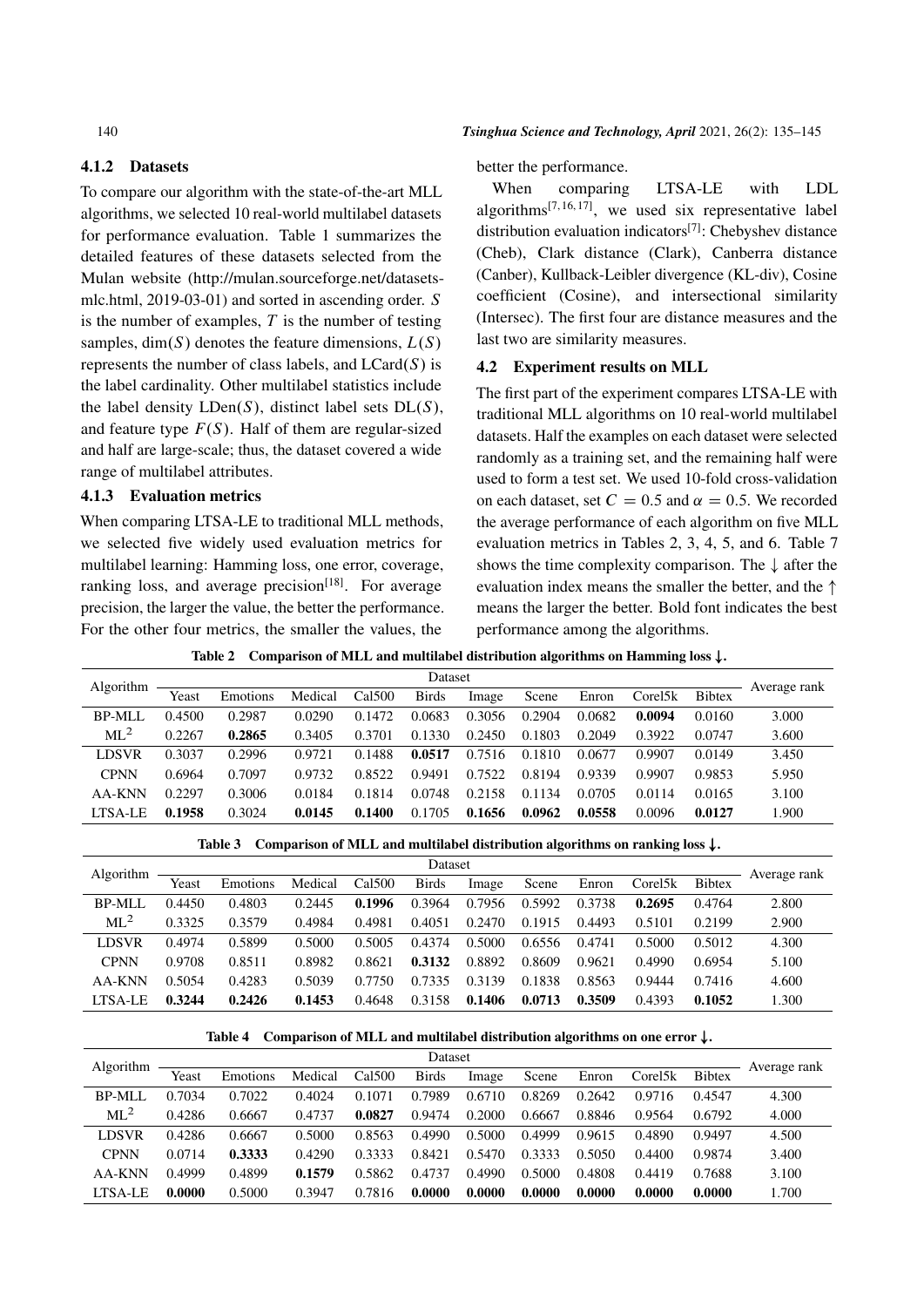Chao Tan et al.: *LTSA-LE: A Local Tangent Space Alignment Label Enhancement Algorithm* 141

| <b>Algorithm</b> |        |          |         |        | Dataset      |        |        |        |         |               | Average rank |
|------------------|--------|----------|---------|--------|--------------|--------|--------|--------|---------|---------------|--------------|
|                  | Yeast  | Emotions | Medical | Cal500 | <b>Birds</b> | Image  | Scene  | Enron  | Corel5k | <b>Bibtex</b> |              |
| BP-MLL           | 0.8990 | 0.3089   | 0.2955  | .3386  | 0.4415       | 2.1460 | 2.0761 | 0.2369 | 0.1980  | 0.7356        | 5.100        |
| ML <sup>2</sup>  | 0.8950 | 0.1723   | 0.7684  | 0.2313 | 0.3031       | 0.9962 | 1.0617 | 0.5029 | 0.1912  | 0.3513        | 4.200        |
| <b>LDSVR</b>     | 0.8982 | 0.1568   | 0.2087  | 0.2284 | 0.3014       | 0.9608 | 1.0843 | 0.4936 | 1.5023  | 0.3382        | 3.250        |
| <b>CPNN</b>      | 0.8845 | 0.1703   | 0.2081  | 0.2316 | 0.2309       | 0.9648 | 1.0773 | 0.5028 | 1.5023  | 0.3598        | 3.650        |
| AA-KNN           | 0.8794 | 0.1661   | 0.1374  | 0.2315 | 0.2899       | 0.9644 | 1.0505 | 0.4956 | 1.5126  | 0.3585        | 3.300        |
| LTSA-LE          | 0.8846 | 0.1586   | 0.0598  | 0.2275 | 0.2523       | 0.9538 | 0.1048 | 0.4456 | 0.1502  | 0.2596        | 1.500        |

Table 5 Comparison of MLL and multilabel distribution algorithms on coverage  $\downarrow$ .

Table 6 Comparison of MLL and multilabel distribution algorithms on average precision  $\uparrow$ .

| Algorithm       |        |          |         |        | Dataset      |        |        |        |         |               | Average rank |
|-----------------|--------|----------|---------|--------|--------------|--------|--------|--------|---------|---------------|--------------|
|                 | Yeast  | Emotions | Medical | Cal500 | <b>Birds</b> | Image  | Scene  | Enron  | Corel5k | <b>Bibtex</b> |              |
| BP-MLL          | 0.4297 | 0.5161   | 0.2081  | 0.4783 | 0.2460       | 0.5111 | 0.4200 | 0.2057 | 0.2012  | 0.0659        | 2.600        |
| ML <sup>2</sup> | 0.4366 | 0.4442   | 0.4683  | 0.1644 | 0.1407       | 0.4905 | 0.3078 | 0.1234 | 0.2930  | 0.3872        | 3.200        |
| <b>LDSVR</b>    | 0.3965 | 0.4900   | 0.0480  | 0.1676 | 0.0759       | 0.2729 | 0.7859 | 0.0747 | 0.0141  | 0.0226        | 4.750        |
| <b>CPNN</b>     | 0.3064 | 0.3123   | 0.0467  | 0.1598 | 0.1013       | 0.2645 | 0.2954 | 0.0828 | 0.0141  | 0.0182        | 5.750        |
| AA-KNN          | 0.4779 | 0.4926   | 0.3692  | 0.1705 | 0.1131       | 0.5954 | 0.7649 | 0.1201 | 0.0252  | 0.1111        | 3.100        |
| LTSA-LE         | 0.4825 | 0.5567   | 0.5631  | 0.1829 | 0.1602       | 0.7105 | 0.7957 | 0.1843 | 0.0278  | 0.3678        | 1.600        |

Table 7 Comparison of MLL and multilabel distribution algorithms on time (s)  $\downarrow$ .

| Algorithm    |        |          |         |                    |              | Dataset |        |         |                      |               | Average rank |
|--------------|--------|----------|---------|--------------------|--------------|---------|--------|---------|----------------------|---------------|--------------|
|              | Yeast  | Emotions | Medical | Cal <sub>500</sub> | <b>Birds</b> | Image   | Scene  | Enron   | Corel <sup>5</sup> k | <b>Bibtex</b> |              |
| BP-MLL       | 4.6563 | 0.7020   | 6.7080  | 10.2337            | .5625        | .5288   | .6380  | 13.2757 | 218.3234             | 122.6948      | 5.600        |
| $ML^2$       | 0.4836 | 0.0005   | 0.1716  | 0.1404             | 0.0469       | 0.2500  | 0.3438 | 0.1875  | .5444                | 4.5625        | 3.300        |
| <b>LDSVR</b> | 0.1406 | 0.0001   | 0.1872  | 0.0780             | 0.0001       | 0.2496  | 0.2652 | 0.1716  | 1.0156               | 3.5781        | 2.300        |
| <b>CPNN</b>  | 0.1092 | 0.0001   | 0.5616  | 0.2496             | 0.0468       | 0.1404  | 0.0780 | 0.9048  | 15.0385              | 25.6466       | 3.100        |
| AA-KNN       | 3.9936 | 0.2340   | 9.8593  | 0.2184             | 0.5460       | 3.9624  | 5.7876 | 14.7109 | 21.4345              | 107.28        | 5.300        |
| LTSA-LE      | 0.0938 | 0.0001   | 0.0781  | 0.0469             | 0.1404       | 0.0938  | 0.0624 | 0.1406  | 0.7969               | 2.9531        | 1.400        |

The experimental results show that on the regularsized and large-scale datasets, LTSA-LE ranks first in more than half of the evaluation metrics. Particularly on large-scale datasets, these metrics fully validate the effectiveness of LTSA-LE for MLL.

#### 4.3 Time performance comparison

As Table 7 shows, our algorithm LTSA-LE performs effectively among the well-established MLL algorithms, especially on large-scale datasets. Although the accuracy of some algorithms (such as BP-MLL, ML<sup>2</sup>, and AA-KNN) have improved, their time complexity increases rapidly as the sample set size increases. Combined with the recognition accuracy experiments in the previous section, LTSA-LE maintains a good average performance and is remarkably adept in the label manifold learning of a large-scale dataset.

#### 4.4 Friedman test

The Friedman test<sup>[19]</sup> is a nonparametric equivalent of repeated measurement ANOVA. The test separately ranks the algorithm for different datasets, and the algorithms with best performances get the first rank, the second rank, and so on, as shown in the average rank in Tables 2, 3, 4, 5, 6, and 7.

Let  $r_i^j$  $i_i^j$  represents the rank of the *j*-th of the *k* algorithms on the  $i$ -th of the  $N$  data sets. The Friedman test compares the average rank of the algorithm, i.e.,  $R_j = \sum_i r_i^j$  $\int_{i}^{J}$  /N. Under the null hypothesis, this condition means that all the algorithms are equivalent; thus, their ranks  $R_i$  should be equal. The Friedman statistic is calculated as follows:

$$
\chi_{\rm F}^2 = \frac{12N}{k(k+1)} \left[ \sum_j R_j^2 - \frac{k(k+1)^2}{4} \right] \tag{15}
$$

which obeys the  $\chi^2$  distribution with a freedom degree of  $k - 1$ , where N and k are large enough (generally  $N \geq 10$  and  $k > 5$ ). The exact threshold for a small number of algorithms and data sets has been calculated.

Demsar<sup>[19]</sup> showed that Friedman estimate of  $\chi^2$  is conservative and suggested a better statistic that satisfies the F-distribution with  $k-1$  and  $(k-1)(N-1)$  degrees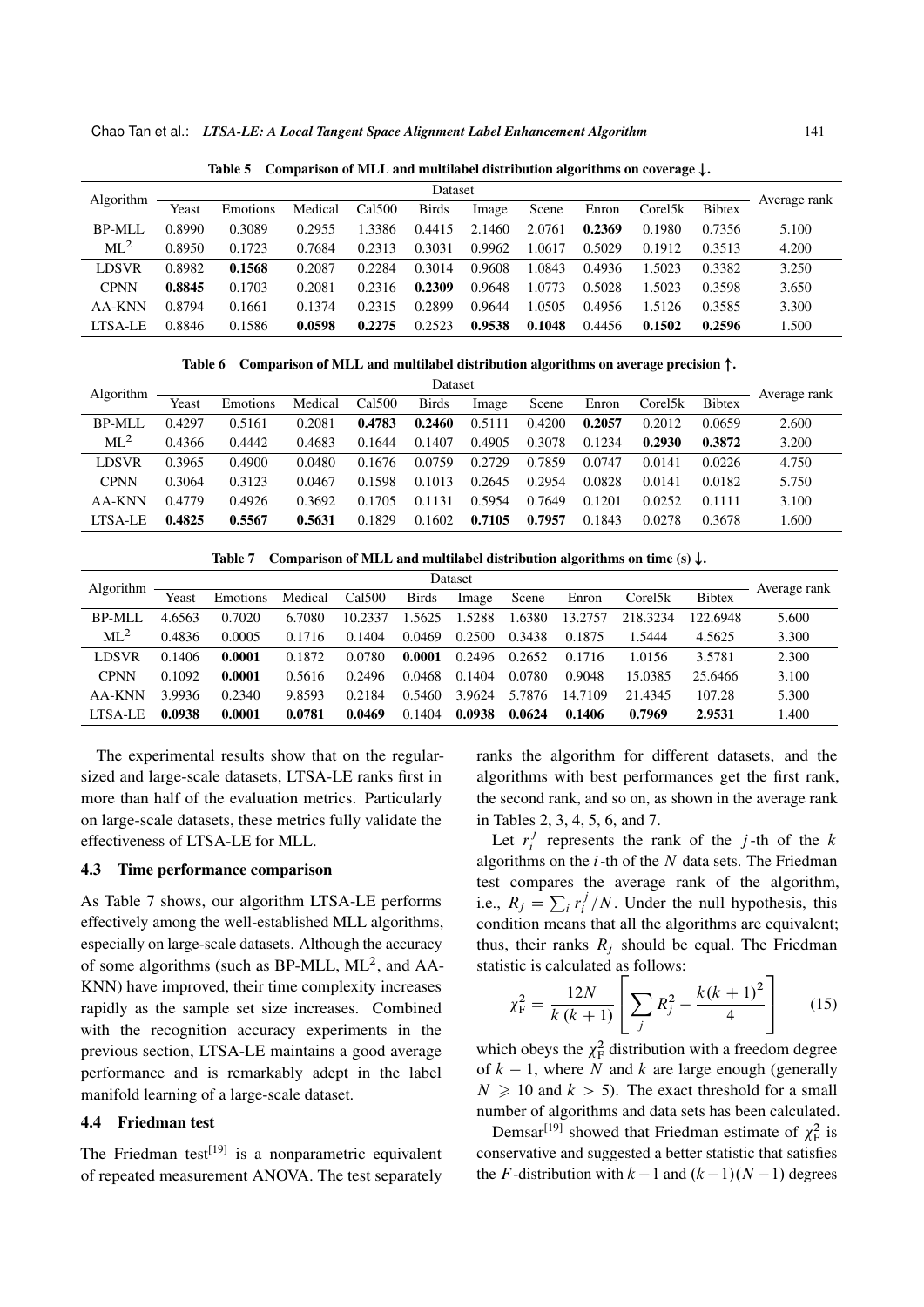of freedom as follows:

$$
F_{\rm F} = \frac{(N-1)\,\chi_{\rm F}^2}{N\,(k-1)-\chi_{\rm F}^2} \tag{16}
$$

If the null hypothesis is rejected, then we can proceed with a post-hoc test. The Bonferroni-Dunn test is used in this study. The test method controls the overall error level by dividing  $\alpha$ , to one of the original  $k - 1$  points. Thus, we only need to test whether the new algorithm is better than the existing algorithm. We do not need a two-two pairwise comparison, and we only need to set the new algorithm as the control algorithm. Whenever the performance between an existing algorithm  $i$  and the new algorithm  $i$  is significantly different, we only need to compare whether the difference between their corresponding average ranks (i.e.,  $|R_j - R_i|$ ) is greater than the significant difference. If greater, the algorithms are considered different; otherwise, they are considered similar.

Table 8 denotes the Friedman statistics  $F_F$  and the corresponding critical value on each evaluation metric.

The significance level CD is defined as follows:

$$
CD = q_{\alpha} \sqrt{\frac{k(k+1)}{6N}} \tag{17}
$$

where  $q_{\alpha}$  is a critical value for post-hoc tests after the Friedman test.

Owing to the existence of 6 algorithms and 10 datasets,  $F<sub>F</sub>$  obeys the F-distribution with degrees of freedom of  $6-1 = 5$  and  $(6-1)\times(10-1) = 45$ .  $F(5, 45) = 2.42$ at  $\alpha = 0.05$ . Thus, we reject the original null hypothesis, i.e., the six algorithms are considered to be significantly different.

Then, we use the Bonferroni-Dunn test with LTSA-LE as the control algorithm to test whether other algorithms are significantly different from LTSA-LE. From Table 9 we can find that when six algorithms exist,  $q_{0.05}$  = 2.576; thus CD = 2.576 $\sqrt{\frac{6 \times (6+1)}{6 \times (10^{-10})}}$ 

 $\frac{x(0+1)}{6 \times 10} = 2.155.$ In Table 2, the difference between the average ranks

between CPNN and LTSA-LE is  $5.950 - 1.900 =$  $4.050 > 2.155$ . Thus, we think that CPNN and LTSA-LE are significantly different. The difference between

Table 8 Friedman statistics  $F_F$  in terms of each evaluation metric, the critical value is 2.42 when the significance level is 0.05 (the number of comparing algorithms, *k*, is 6 and the number of datasets, *N*, is 10).

| Evaluation metric | $F_{\rm F}$ | Evaluation metric | $F_{\rm F}$ |
|-------------------|-------------|-------------------|-------------|
| Hamming loss      | 9.50        | Coverage          | 6.25        |
| Ranking loss      | 12.29       | Average precision | 16.38%      |
| One error         | 3.91        | Time              | 2.75s       |

Table 9 Critical values for post-hoc tests after the Friedman test.

| Number of<br>classifiers | <i>d</i> <sub>0.05</sub> | $q_{0.10}$ | Number of<br>classifiers | $q_{0.05}$ | $q_{0.10}$ |
|--------------------------|--------------------------|------------|--------------------------|------------|------------|
|                          | 1.960                    | 1.645      |                          | 2.638      | 2.394      |
| 3                        | 2.241                    | 1.960      | 8                        | 2.690      | 2.450      |
| 4                        | 2.394                    | 2.128      | 9                        | 2.724      | 2.498      |
| 5                        | 2.498                    | 2.241      | 10                       | 2.773      | 2.539      |
| 6                        | 2.576                    | 2.326      |                          |            |            |

the average ranks of the other four algorithms (BP-MLL,  $ML^2$ , LDSVR, and AA-KNN) and LTSA-LE < 2.155, which is not significantly different. Thus, we can approximate an improvement of these algorithms from LTSA-LE.

#### 4.5 Experimental results on LDL

We conduct quantitative analysis on the performance of four LDL algorithms on the datasets in Table 10. Tables 10 – 15 provide the comparison results of various types of LDL algorithms on six evaluation metrics: Cheb, Clark, Canber, KL-div, Cosine, and Intersec, respectively. As described in Section 4.1, we calculate the average ranks of the corresponding algorithms based on the six metrics in the last row of each table (bold font indicates the best performance on each dataset). We obtain the rankings of the algorithms on six measures according to their average ranks, LTSA-LE  $\ge$  CPNN  $\approx$  LDSVR  $\ge$  AA-KNN.

As the results show, LTSA-LE performs best on all six measures. The reason might be that applying the kernel technique allows LTSA-LE to solve the problem of higher dimensionality and therefore obtain a

Table 10 Experimental results on the real-world datasets measured by the Cheb  $\downarrow$ .

| Dataset       | <b>LDSVR</b> | <b>CPNN</b> | AA-KNN | LTSA-LE |
|---------------|--------------|-------------|--------|---------|
| Yeast-alpha   | 0.0080       | 0.0073      | 0.0090 | 0.0073  |
| Yeast-cdc     | 0.0141       | 0.0138      | 0.0229 | 0.0083  |
| Yeast-elu     | 0.0267       | 0.0262      | 0.0189 | 0.0078  |
| Yeast-diau    | 0.0414       | 0.0505      | 0.0572 | 0.0194  |
| Yeast-heat    | 0.0481       | 0.0504      | 0.0669 | 0.0118  |
| Yeast-spo     | 0.1774       | 0.1969      | 0.1830 | 0.0268  |
| Yeast-cold    | 0.0773       | 0.0727      | 0.0833 | 0.0172  |
| Yeast-dtt     | 0.0417       | 0.0436      | 0.0543 | 0.0074  |
| Yeast-spo5    | 0.1722       | 0.1751      | 0.2006 | 0.0491  |
| Yeast-spoem   | 0.3369       | 0.2869      | 0.1512 | 0.0125  |
| Human Gene    | 0.0179       | 0.0202      | 0.0140 | 0.0130  |
| Natural Scene | 0.4045       | 0.1877      | 0.2473 | 0.1291  |
| Movie         | 0.1697       | 0.1420      | 0.1544 | 0.1359  |
| s-JAFFE       | 0.1300       | 0.1416      | 0.1183 | 0.0576  |
| s-BU_3DFE     | 0.1790       | 0.1745      | 0.2229 | 0.0794  |
| Average rank  | 2.97         | 2.77        | 3.23   | 1.03    |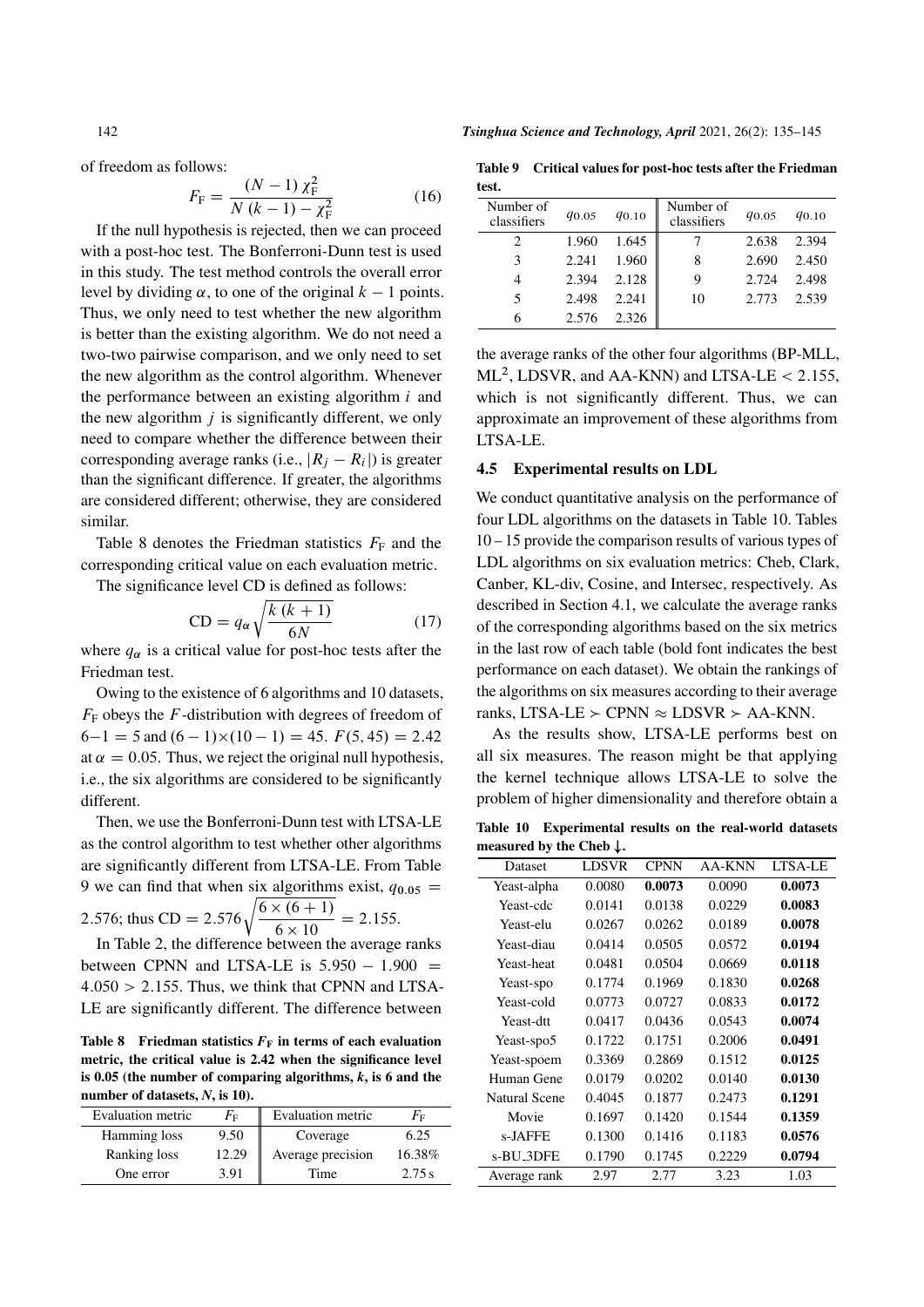| measured by the Clark $\downarrow$ . |              |             |        |         |
|--------------------------------------|--------------|-------------|--------|---------|
| Dataset                              | <b>LDSVR</b> | <b>CPNN</b> | AA-KNN | LTSA-LE |
| Yeast-alpha                          | 0.1713       | 0.1141      | 0.1262 | 0.1021  |
| Yeast-cdc                            | 0.2178       | 0.2005      | 0.2857 | 0.1186  |
| Yeast-elu                            | 0.2494       | 0.2351      | 0.2386 | 0.1024  |
| Yeast-diau                           | 0.2890       | 0.3287      | 0.3393 | 0.0927  |
| Yeast-heat                           | 0.2534       | 0.2492      | 0.3438 | 0.0545  |
| Yeast-spo                            | 0.4690       | 0.5093      | 0.4928 | 0.1204  |
| Yeast-cold                           | 0.1979       | 0.2077      | 0.2392 | 0.0452  |
| Yeast-dtt                            | 0.1244       | 0.1366      | 0.1363 | 0.0181  |
| Yeast-spo5                           | 0.4098       | 0.4233      | 0.4501 | 0.0948  |
| Yeast-spoem                          | 0.5671       | 0.5117      | 0.3180 | 0.0176  |
| Human Gene                           | 1.0551       | 1.0739      | 1.3913 | 0.9660  |
| <b>Natural Scene</b>                 | 2.3735       | 2.1469      | 2.1008 | 2.0813  |
| Movie                                | 0.7311       | 0.6558      | 0.5541 | 0.4177  |
| s-JAFFE                              | 0.3860       | 0.5163      | 0.3324 | 0.2401  |
| s-BU_3DFE                            | 0.4379       | 0.4457      | 0.5710 | 0.2573  |
| Average rank                         | 2.87         | 2.93        | 3.20   | 1.00    |

Table 11 Experimental results on real-world datasets measured by the Clark  $\downarrow$ .

|  | Table 13 Experimental results on real-world datasets |  |  |
|--|------------------------------------------------------|--|--|
|  | measured by KL-div $\downarrow$ .                    |  |  |

| Dataset       | <b>LDSVR</b> | <b>CPNN</b> | AA-KNN | LTSA-LE |
|---------------|--------------|-------------|--------|---------|
| Yeast-alpha   | 0.0030       | 0.0015      | 0.0018 | 0.0012  |
| Yeast-cdc     | 0.0064       | 0.0054      | 0.0111 | 0.0018  |
| Yeast-elu     | 0.0094       | 0.0085      | 0.0080 | 0.0015  |
| Yeast-diau    | 0.0198       | 0.0258      | 0.0273 | 0.0023  |
| Yeast-heat    | 0.0193       | 0.0187      | 0.0367 | 0.0009  |
| Yeast-spo     | 0.0952       | 0.1182      | 0.1047 | 0.0048  |
| Yeast-cold    | 0.0201       | 0.0219      | 0.0290 | 0.0009  |
| Yeast-dtt     | 0.0077       | 0.0092      | 0.0096 | 0.0001  |
| Yeast-spo5    | 0.0836       | 0.0934      | 0.1144 | 0.0057  |
| Yeast-spoem   | 0.2484       | 0.1858      | 0.0538 | 0.0003  |
| Human Gene    | 0.0355       | 0.0355      | 0.0594 | 0.0285  |
| Natural Scene | 1.4482       | 0.6021      | 0.6874 | 0.5503  |
| Movie         | 0.0955       | 0.1190      | 0.0994 | 0.0688  |
| s-JAFFE       | 0.0619       | 0.1073      | 0.0473 | 0.0206  |
| s-BU_3DFE     | 0.0925       | 0.0809      | 0.1625 | 0.0252  |
| Average rank  | 2.83         | 2.83        | 3.33   | 1.00    |

Table 12 Experimental results on real-world datasets measured by the Canber  $\downarrow$ .

| Dataset       | <b>LDSVR</b> | <b>CPNN</b> | AA-KNN | LTSA-LE |
|---------------|--------------|-------------|--------|---------|
| Yeast-alpha   | 0.5686       | 0.3792      | 0.4057 | 0.3315  |
| Yeast-cdc     | 0.7528       | 0.6780      | 0.9368 | 0.3230  |
| Yeast-elu     | 0.7263       | 0.7003      | 0.6932 | 0.3064  |
| Yeast-diau    | 0.6489       | 0.7181      | 0.7262 | 0.1648  |
| Yeast-heat    | 0.5499       | 0.5282      | 0.7659 | 0.1114  |
| Yeast-spo     | 0.9634       | 1.0667      | 0.9917 | 0.2340  |
| Yeast-cold    | 0.3574       | 0.3990      | 0.4401 | 0.0723  |
| Yeast-dtt     | 0.2436       | 0.2709      | 0.2184 | 0.0296  |
| Yeast-spo5    | 0.5826       | 0.5843      | 0.6554 | 0.1505  |
| Yeast-spoem   | 0.7600       | 0.6749      | 0.3972 | 0.0249  |
| Human Gene    | 6.2419       | 6.1261      | 9.6774 | 6.1365  |
| Natural Scene | 6.8702       | 5.5629      | 5.2013 | 5.2951  |
| Movie         | 1.2497       | 1.2530      | 0.9741 | 0.7652  |
| s-JAFFE       | 0.7755       | 1.0884      | 0.6243 | 0.5023  |
| s-BU_3DFE     | 0.9382       | 0.9765      | 1.1770 | 0.5483  |
| Average rank  | 2.93         | 2.93        | 3      | 1.13    |

more discriminative feature space without compromising computational feasibility. CPNN is based on the multilayer neural network. LTSA-LE appears steadier than CPNN with the decrease of training data mainly because CPNN learns the model from the training data. Consequently, LTSA-LE relies less on the training data than CPNN does. AA-KNN is approximate to LDSVR because AA-KNN keeps the label distribution, thereby retaining the overall labeling structure for each instance, whereas LDSVR takes advantage of the large margin of regression through a support vector machine.

Table 14 Experimental results on real-world datasets measured by the  $C$ osine  $\uparrow$ 

| $mca$ surea by the cosme $\alpha$ |              |             |        |         |  |
|-----------------------------------|--------------|-------------|--------|---------|--|
| <b>Dataset</b>                    | <b>LDSVR</b> | <b>CPNN</b> | AA-KNN | LTSA-LE |  |
| Yeast-alpha                       | 0.9971       | 0.9985      | 0.9981 | 0.9988  |  |
| Yeast-cdc                         | 0.9935       | 0.9946      | 0.9893 | 0.9982  |  |
| Yeast-elu                         | 0.9904       | 0.9913      | 0.9921 | 0.9985  |  |
| Yeast-diau                        | 0.9832       | 0.9778      | 0.9766 | 0.9978  |  |
| Yeast-heat                        | 0.9821       | 0.9826      | 0.9648 | 0.9990  |  |
| Yeast-spo                         | 0.9032       | 0.8815      | 0.8944 | 0.9952  |  |
| Yeast-cold                        | 0.9803       | 0.9785      | 0.9710 | 0.9990  |  |
| Yeast-dtt                         | 0.9925       | 0.9909      | 0.9903 | 0.9998  |  |
| Yeast-spo5                        | 0.9310       | 0.9268      | 0.9075 | 0.9945  |  |
| Yeast-spoem                       | 0.8293       | 0.8808      | 0.9556 | 0.9997  |  |
| Human Gene                        | 0.9647       | 0.9639      | 0.9420 | 0.9717  |  |
| Natural Scene                     | 0.4386       | 0.7315      | 0.6838 | 0.7690  |  |
| Movie                             | 0.9371       | 0.9225      | 0.9205 | 0.9364  |  |
| s-JAFFE                           | 0.9360       | 0.8879      | 0.9482 | 0.9791  |  |
| s-BU_3DFE                         | 0.9018       | 0.9147      | 0.8432 | 0.9739  |  |
| Average rank                      | 2.73         | 2.80        | 3.40   | 1.07    |  |

# 5 Conclusion

We studied a label-enhanced algorithm based on manifold. According to the optimization theory, we established the unconstrained optimization model of MSVR and provided the adaptively adjusted maximum entropy function to solve the model. The function is based on the characteristics of the original model quadratic programming problem and transforms the original objective function into an unconstrained optimization problem according to the optimization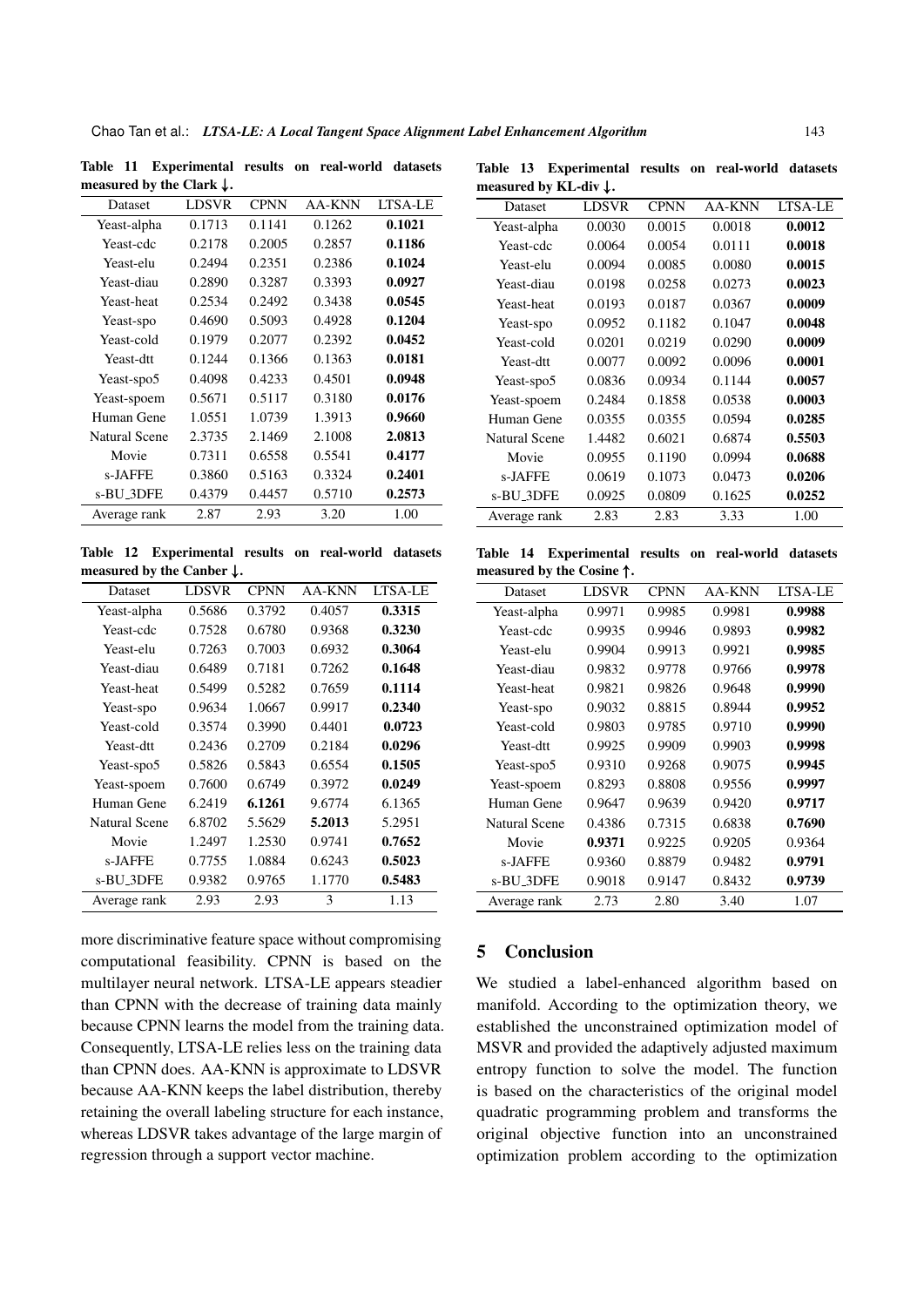Table 15 Experimental results on real-world datasets measured by Intersec  $\uparrow$ .

| Dataset              | <b>LDSVR</b> | <b>CPNN</b> | AA-KNN | LTSA-LE |
|----------------------|--------------|-------------|--------|---------|
| Yeast-alpha          | 0.9694       | 0.9789      | 0.9771 | 0.9815  |
| Yeast-cdc            | 0.9495       | 0.9546      | 0.9378 | 0.9786  |
| Yeast-elu            | 0.9480       | 0.9488      | 0.9502 | 0.9780  |
| Yeast-diau           | 0.9136       | 0.9037      | 0.9024 | 0.9769  |
| Yeast-heat           | 0.9119       | 0.9154      | 0.8753 | 0.9814  |
| Yeast-spo            | 0.8226       | 0.8031      | 0.8170 | 0.9610  |
| Yeast-cold           | 0.9108       | 0.9001      | 0.8887 | 0.9819  |
| Yeast-dtt            | 0.9394       | 0.9325      | 0.9444 | 0.9926  |
| Yeast-spo5           | 0.8278       | 0.8249      | 0.7994 | 0.9509  |
| Yeast-spoem          | 0.6631       | 0.7131      | 0.8488 | 0.9875  |
| Human Gene           | 0.9071       | 0.9097      | 0.8567 | 0.9095  |
| <b>Natural Scene</b> | 0.3522       | 0.5683      | 0.5008 | 0.5791  |
| Movie                | 0.8203       | 0.7973      | 0.8183 | 0.8479  |
| s-JAFFE              | 0.8603       | 0.7990      | 0.8817 | 0.9102  |
| s-BU_3DFE            | 0.8210       | 0.8255      | 0.7771 | 0.9048  |
| Average rank         | 2.93         | 2.80        | 3.20   | 1.07    |

principle. To avoid the numerical overflow phenomenon in the standard maximum entropy function, we proposed an MSVR model for adaptively adjusting the Shannon entropy function.

We state the convergence of the model and solve it with the quasi-Newton method, which is particularly suitable for problems with a large number of sample points. Extensive experimental results using realworld multilabel datasets show that the algorithm can effectively improve the training speed and prediction accuracy of multilabel datasets.

# Acknowledgment

This work was supported by the National Natural Science Foundation of China (Nos. 61702270, 41971343, and 61702271), China Postdoctoral Science Foundation (No. 2017M621592), and China Scholarship Council (No. CSC201906865006).

#### References

- [1] X. Geng, N. Xu, and R. Shao, Label enhancement for label distribution learning, *Journal of Computer Research and Development*, vol. 54, no. 6, pp. 1171–1184, 2017.
- [2] Z. Wang, J. Xin, H. Yang, S. Tian, G. Yu, C. Xu, and Y. Yao, Distributed and weighted extreme learning machine for imbalanced big data learning, *Tsinghua Science and Technology*, vol. 22, no. 2, pp. 160–173, 2017.
- [3] K. Wang, M. Yang, W. Yang, and Y. Yin, Deep cross-view label embedding with correlation and structure preserved for multi-label classification, in *Proc. of International Conference on Tools with Artificial Intelligence*, Volos, Greece, 2018, pp. 12–19.

#### 144 *Tsinghua Science and Technology, April* 2021, 26(2): 135–145

- [4] F. Tai and H. Lin, Multilabel classification with principal label space transformation, *Neural Computation*, vol. 24, no. 9, pp. 2508–2542, 2012.
- [5] L. Sun, S. Ji, and J. Ye, Canonical correlation analysis for multilabel classification: A least-squares formulation, extensions, and analysis, *IEEE Trans. on Pattern Analysis and Machine Intelligence*, vol. 33, no. 1, pp. 194–200, 2011.
- [6] D. Tuia, J. Verrelst, L. Alonso, F. Prez-Cruz, and G. Camps-Valls, Multioutput support vector regression for remote sensing biophysical parameter estimation, *Geoscience and Remote Sensing Letters*, vol. 8, no. 4, pp. 804–808, 2011.
- [7] X. Geng, Label distribution learning, *IEEE Transactions on Knowledge and Data Engineering*, vol. 28, no. 7, pp. 1734–1748, 2016.
- [8] P. Hou, X. Geng, and M. Zhang, Multi-label manifold learning, in *Proc. of the Thirtieth AAAI Conference on Artificial Intelligence*, Phoenix, AZ, USA, 2016, pp. 1680– 1686.
- [9] X. Zhu, J. Lafferty, and R. Rosenfeld, Semi-supervised learning with graphs, PhD dissertation, Dept. Language Technologies Institute, School of Computer Science, Carnegie Mellon University, Pittsburgh, PA, USA, 2005.
- [10] N. Xu, A. Tao, and X. Geng, Label enhancement for label distribution learning, in *Proc. of the 27th International Joint Conference on Artificial Intelligence*, Stockholm, Sweden, 2018, pp. 2926–2932.
- [11] C. Peng, A. Tao, and X. Geng, Label embedding based on multi-scale locality preservation, in *Proc. of the 27th International Joint Conference on Artificial Intelligence*, Stockholm, Sweden, 2018, pp. 2623–2629.
- [12] R. Shao, N. Xu, and X. Geng, Multi-label learning with label enhancement, in *Proc. of IEEE International Conference on Data Mining*, Singapore, 2018, pp. 437–446.
- [13] Z. Zhang and H. Zha, Principal manifolds and nonlinear dimensionality reduction via tangent space alignment, *SIAM Journal of Scientific Computing*, vol. 26, no. 1, pp. 313–338, 2004.
- [14] Y. Jiang, Z. Deng, J. Wang, P. Qian, and S. Wang, Collaborative partition multi-view fuzzy clustering algorithm using entropy weighting, *Journal of Software,* vol. 25, no. 10, pp. 2293–2311, 2014.
- [15] M. Zhang and Z. Zhou, Multi-label neural networks with applications to functional genomics and text categorization, *IEEE Transactions on Knowledge and Data Engineering,* vol. 18, no. 10, pp. 1338–1351, 2006.
- [16] X. Geng and P. Hou, Pre-release prediction of crowd opinion on movies by label distribution learning, in *Proc. of the 24th International Joint Conference on Artificial Intelligence*, Buenos Aires, Argentina, 2015, pp. 3511–3517.
- [17] X. Geng, C. Yin, and Z. Zhou, Facial age estimation by learning from label distributions, *IEEE Transactions on Pattern Analysis and Machine Intelligence*, vol. 35, no. 10, pp. 2401–2412, 2013.
- [18] M. Zhang and Z. Zhou, A review on multi-label learning algorithms, *IEEE Transactions on Knowledge and Data Engineering*, vol. 26, no. 8, pp. 1819–1837, 2014.
- [19] J. Demsar, Statistical comparisons of classifiers over multiple datasets, *Journal of Machine Learning Research,* vol. 7, no. 1, pp. 1–30, 2006.